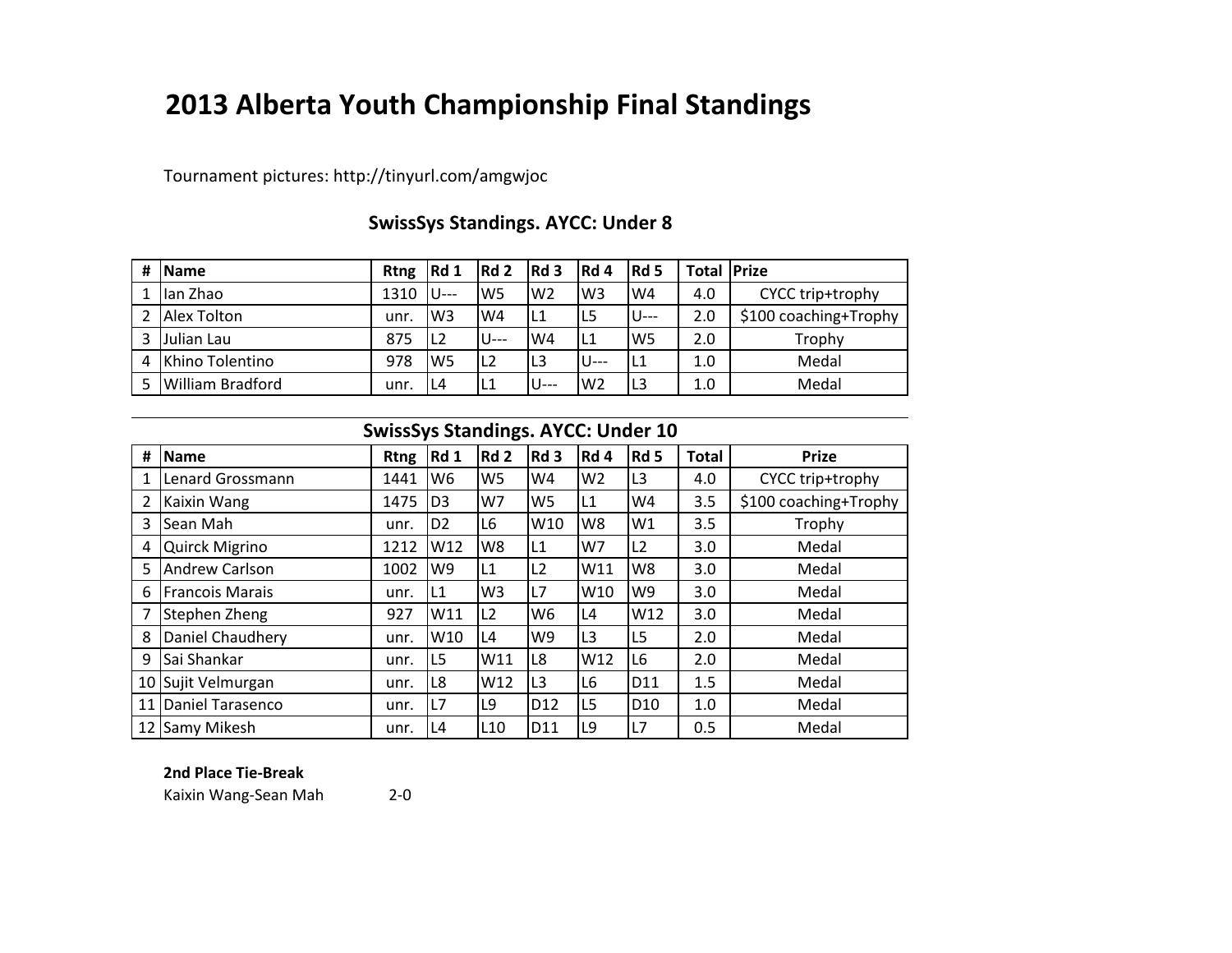## **SwissSys Standings. AYCC: Under 12**

| # | <b>IName</b>             | <b>Rtng</b> | Rd 1           | Rd 2           | Rd <sub>3</sub> | Rd 4           | $Re$           | Total | <b>Prize</b>          |  |
|---|--------------------------|-------------|----------------|----------------|-----------------|----------------|----------------|-------|-----------------------|--|
|   | Andre Angelo Tolentino   | 988         | W <sub>2</sub> | 'U---          | lW5             | W <sub>3</sub> | D <sub>4</sub> | 3.5   | CYCC trip+trophy      |  |
|   | David Yao                | 1503        | IL1            | W <sub>5</sub> | W <sub>3</sub>  | W4             | IU---          | 3.0   | \$100 coaching+Trophy |  |
|   | Chen Wu                  | 1229        | lU---          | W4             | L <sub>2</sub>  | L1             | W <sub>5</sub> | 2.0   | Trophy                |  |
| 4 | Patrick Angelo Tolentino | 1235        | W <sub>5</sub> | L <sub>3</sub> | U---            | L2             | ID1            | 1.5   | Medal                 |  |
|   | <b>Prayus Shrestha</b>   | 1163        | L4             | L <sub>2</sub> | L1              | $U^{--}$       | IL3            | 0.0   | Medal                 |  |

### **SwissSys Standings. AYCC: Under 14**

| # | <b>Name</b>               | <b>Rtng</b> | <b>Rd 1</b>     | Rd <sub>2</sub> | Rd 3           | Rd 4           | Rd 5           | <b>Total</b> | <b>Prize</b>          |
|---|---------------------------|-------------|-----------------|-----------------|----------------|----------------|----------------|--------------|-----------------------|
|   | 1 Diwen Shi               | 1917        | W9              | D <sub>3</sub>  | D <sub>2</sub> | W4             | W <sub>5</sub> |              | CYCC trip+trophy      |
|   | 2 Jamil F Kassam          | 1911        | W6              | W8              | D <sub>1</sub> | D <sub>3</sub> | W4             | 4            | \$100 coaching+Trophy |
|   | 3 Nicholas Lee            | 1689        | W <sub>10</sub> | D <sub>1</sub>  | W <sub>5</sub> | D <sub>2</sub> | W <sub>6</sub> |              | Trophy                |
|   | 4 Robert Gibson           | unr.        | D <sub>5</sub>  | W10             | W <sub>6</sub> | L1             | L2             | 2.5          | Medal                 |
|   | 5Josh Oba                 | 1573        | D4              | W9              | L <sub>3</sub> | W7             | L1             | 2.5          | Medal                 |
|   | 6 Johnny Burn             | unr.        | L2              | W7              | L4             | W <sub>9</sub> | L <sub>3</sub> |              | Medal                 |
|   | Akshaya Lakshmi           | unr.        | L8              | L6              | $B---$         | L5             | W9             |              | Medal                 |
|   | 8 Sisan Escagnene Fregene | 1226        | W7              | L2              | $U$ ---        | $U--$          | U---           |              | Medal                 |
|   | 9 Anirudh Shankar         | unr.        | L1              | L5              | W10            | L <sub>6</sub> | L7             |              | Medal                 |
|   | 10 Leo Dziarkach          | unr.        | L3              | L4              | L9             | <b>B</b> ---   | U---           |              | Medal                 |

# **Under 14 1-3 Tie-Break**

| # | <b>Name</b>  |     | Total |
|---|--------------|-----|-------|
|   | Jamil Kassam | 0.5 |       |
|   | Diwen Shi    |     | 1.5   |
|   | Nicholas Lee |     |       |

#### **Under 14, 1-2 tie break**

Diwen Shi-Jamil Kassam 3-1